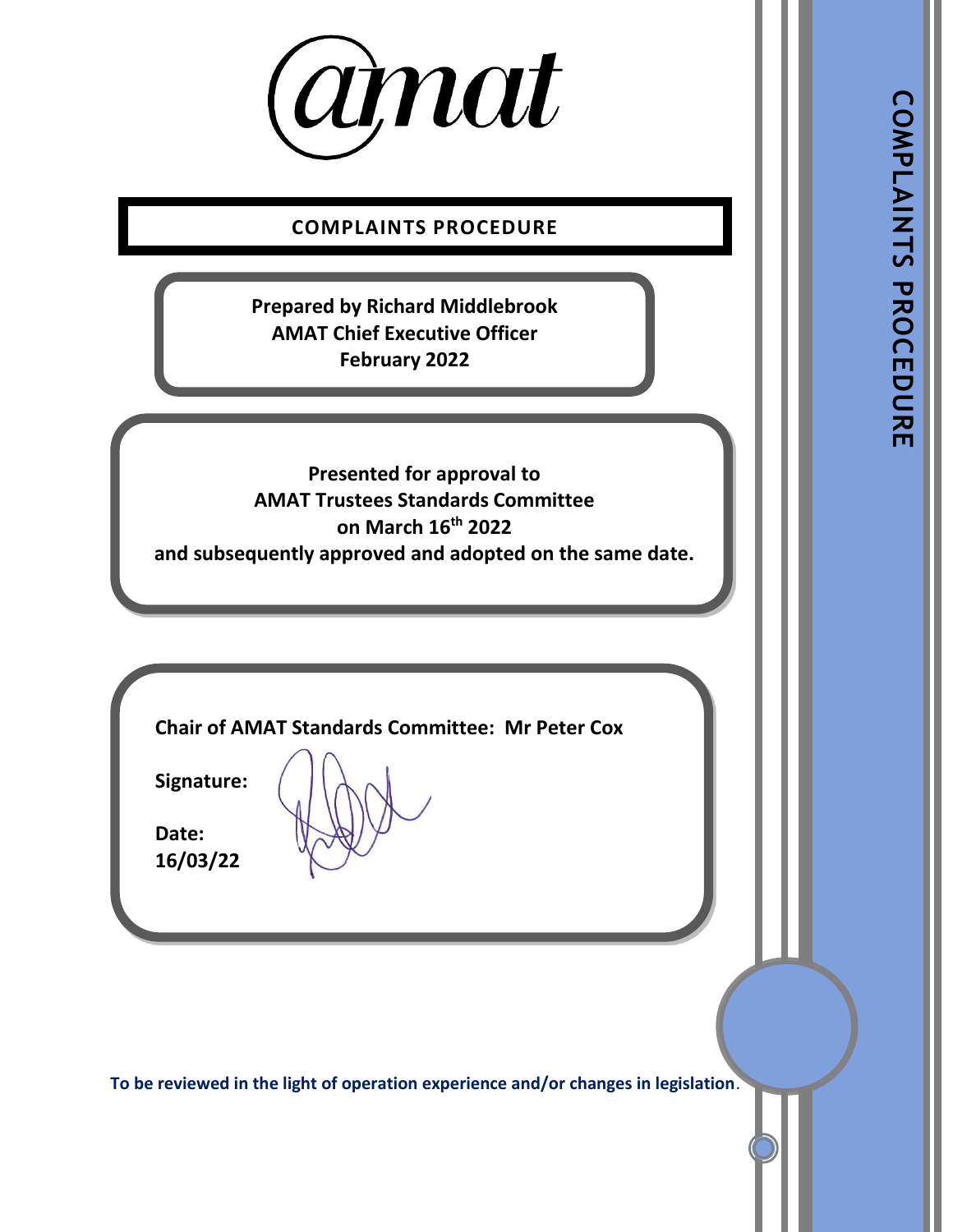### **Complaints Procedure**

From time-to-time parents/carers may be unhappy about the way their child has been treated at a school within AMAT. When this is the case parent/carers should communicate in the stages outlined below. The Trust operates a 6-month time frame in which a complaint can be lodged. This means 6 months from when the incident/complaint occurred (or if it is a series of events, when the last incident occurred) to contacting the school / Trust about it.

Throughout the procedure, the complainant can expect to be treated with courtesy, respect and fairness at all times. We expect that the school / Trust dealing with the complaint will be shown the same courtesy, respect and fairness. We will aim to respond to a complaint and each stage of the procedure within 10 working days.

AMAT will not investigate anonymous complaints.

Complaint details, outcomes and actions taken are recorded by AMAT and used for service improvement. We will handle your information so that it is processed and retained appropriately and legally, in line with data protection legislation.

- **1. STAGE 1 INFORMAL -** directly with the member of staff Usually, it will be helpful to talk with the member of staff concerned and parents/carers could give a telephone number and time for the member of staff to call. (Please ask your son/daughter for the times of breaks or lunch or suggest a time after school for the member of staff to call you). If the matter is not resolved at stage 1, you should move to stage 2 of the process.
- **2. STAGE 2 INFORMAL -** If the matter cannot be resolved at Stage 1 (with the member of staff) or if the parent/carer feels the matter is so serious that the first contact should be with a more senior member of staff, ie a Key Stage or Pastoral Lead, subject or senior leader. If this fails to resolve the matter, parents/carers should move to stage 3 of the process.
- **3. STAGE 3 FORMAL (WRITTEN)** if the matter has not been resolved at stage 2, parent/carers should put their complaint in writing within 10 working days of the stage 2 meeting to the Headteacher/Head of School and then telephone the school and ask for an appointment with the Headteacher/Head of School. When writing, the parent/carer must make it explicit that it is a formal complaint. Clearly state what the complaint is and what the school/Trust has done so far to address it and why they feel it hasn't been resolved. If this is the first the school/Trust is aware of this issue, the parent/carer should go to Stage 1 (see above). In the event that the Headteacher/Head of School cannot resolve the problem, parents should move to stage 4 of the process.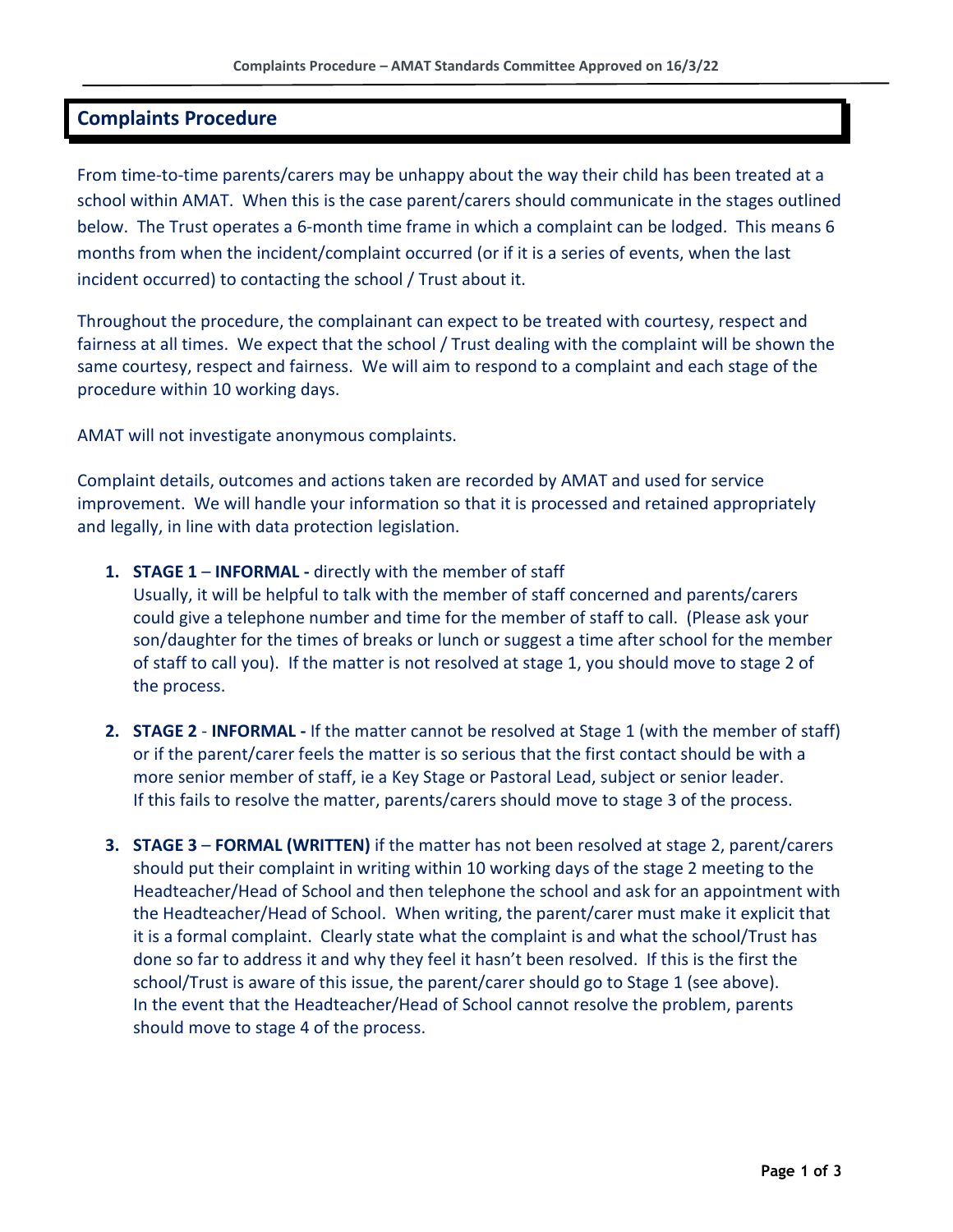**4. STAGE 4** - **FORMAL – (WRITTEN)** write to the Chair of Governors, (following the same guidance as Stage 3) c/o the school concerned. The Chair will then arrange to meet with the parents/carers.

*If the meeting with the Chair of Governors does not resolve the matter parents/carers should then move to stage 5 of the process*

- **5. STAGE 5 FORMAL – (WRITTEN)** put their complaint in writing (following the same guidance as stage 3) within 10 working days of the stage 4 meeting to the Chief Executive Officer (CEO) and then email the Clerk to AMAT requesting an appointment with the CEO. They can be contacted at the following email address [clerk@AlsagerMAT.org](mailto:clerk@AlsagerMAT.org) In the event that the CEO cannot resolve the problem, parents should move to stage 6 of the process
- **6. STAGE 6 APPEAL FORMAL -** the complainant has the right to **appeal to an Independent Complaints Panel** set up by AMAT. This panel will comprise of at least three people not directly involved in the matters detailed in the complaint, one of which is independent of the management and running of the school or Trust. The complainant shall be allowed to attend the panel and be accompanied if they so wish.

The panel's decision is final. Written minutes of the panel appeal will be taken and shared with both parties. The findings and any recommendations of the panel will be put in writing and shared with both parties within 5 working days of the panel hearing. These are also available for inspection in the school/Trust premises by the proprietor and Headteacher.

**Contact and correspondence with this Independent Complaints Panel can be made in writing**. Please address all correspondence to: AMAT, Independent Complaints Panel, c/o Clerk to AMAT, Alsager School, Hassall Road, Cheshire, ST7 2HR. The panel will be convened **within 4 school/working weeks** of receipt of the complainants' correspondence advising that they wish for the Independent Complaints Panel to meet to discuss their complaint.

For all complaints which get to the formal stages, the school/Trust will keep a written record. This will include how/if the complaint was resolved, and any actions taken by the school/Trust following the complaint. All records of formal complaints are to be kept confidential except where the Secretary of State or a body conducting an inspection under Section 109 of the 2008 Act request access to them.

#### **NEXT STEPS**:

If the complainant believes the school/Trust did not handle their complaint in accordance with the published complaints procedure or they acted unlawfully or unreasonably in the exercise of their duties under education law, they can contact the ESFA after they have completed Stage 6.